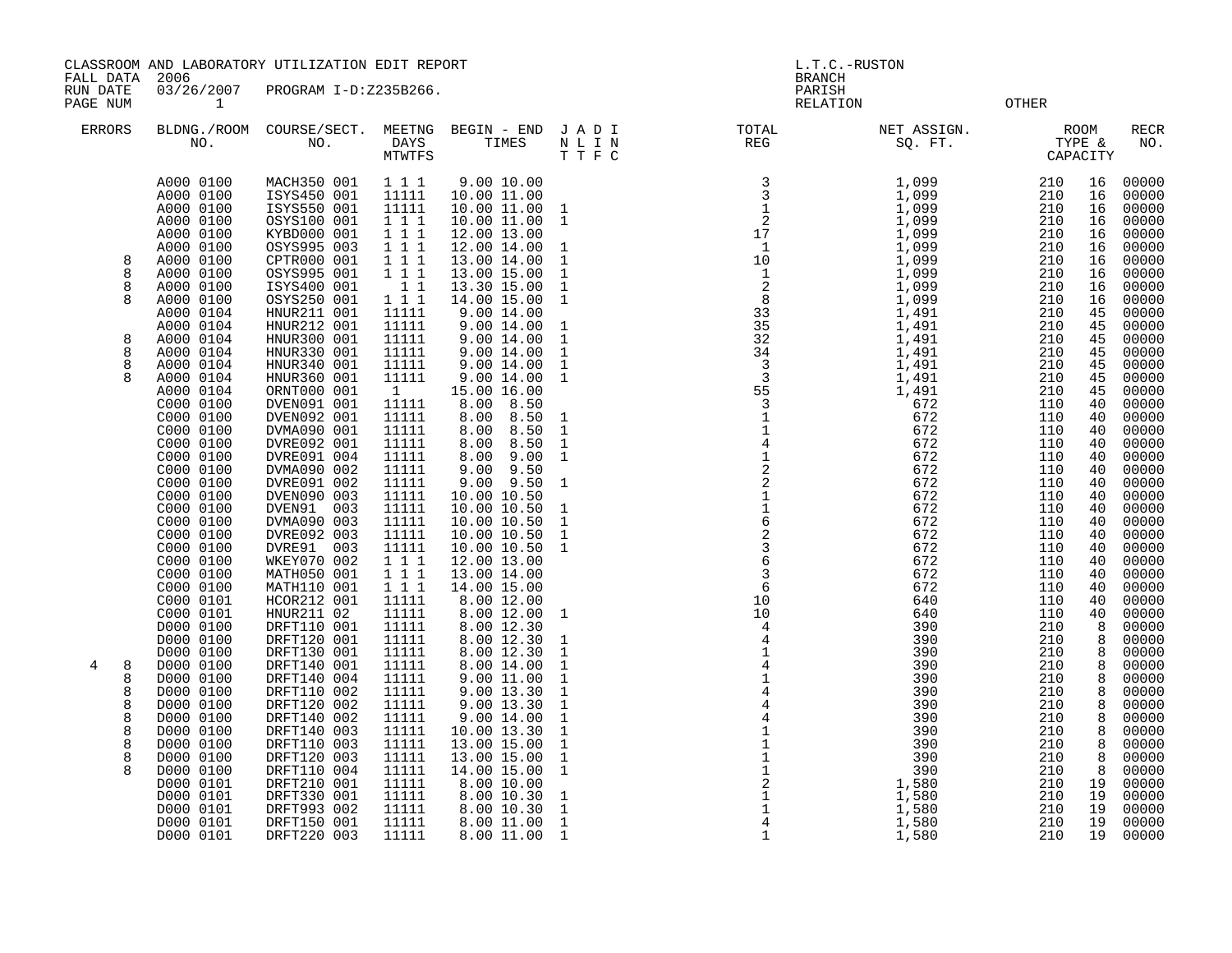CLASSROOM AND LABORATORY UTILIZATION EDIT REPORT AND REVORT SERVICES ON A L.T.C.-RUSTON

 FALL DATA 2006 BRANCH RUN DATE 03/26/2007 PROGRAM I-D:Z235B266. PARISH

PAGE NUM  $\qquad \qquad 2$  OTHER ERRORS BLDNG./ROOM COURSE/SECT. MEETNG BEGIN - END J A D I TOTAL NET ASSIGN. ROOM RECR NO. NO. DAYS TIMES N L I N REG SQ. FT. TYPE & NO. MTWTFS T T F C CAPACITY D000 0101 DRFT230 001 11111 8.00 11.00 1 1 1,580 210 19 00000 D000 0101 DRFT230 003 11111 8.00 11.00 1 1 1,580 210 19 00000 D000 0101 DRFT320 001 11111 8.00 11.00 1 1 1,580 210 19 00000 D000 0101 CADD210 001 11111 8.00 12.00 1 1 1,580 210 19 00000 D000 0101 DRFT150 002 11111 8.00 12.30 1 1 1,580 210 19 00000 D000 0101 DRFT220 001 11111 8.00 12.30 1 1 1,580 210 19 00000 D000 0101 DRFT230 002 11111 8.00 12.30 1 1 1,580 210 19 00000 D000 0101 DRFT330 002 11111 8.00 12.30 1 3 1,580 210 19 00000 D000 0101 DRFT993 001 11111 8.00 12.30 1 2 1,580 210 19 00000 4 D000 0101 DRFT310 001 11111 8.00 13.30 1 1 1,580 210 19 00000 4 D000 0101 DRFT431 001 11111 8.00 13.30 1 4 1,580 210 19 00000 4 D000 0101 DRFT531 001 11111 8.00 13.30 1 3 1,580 210 19 00000 4 8 D000 0101 DRFT531 002 11111 8.00 13.30 1 1 1,580 210 19 00000 8 D000 0101 DRFT995 001 11111 9.00 11.00 1 1 1,580 210 19 00000 8 D000 0101 DRFT161 002 11111 9.00 13.30 1 4 1,580 210 19 00000 8 D000 0101 DRFT161 001 11111 12.00 15.00 1 4 1,580 210 19 00000 8 D000 0101 DRFT220 004 11111 12.00 15.00 1 1 1,580 210 19 00000 8 D000 0101 DRFT210 002 11111 13.00 14.00 1 4 1,580 210 19 00000 8 D000 0101 DRFT996 002 1 1 1 13.00 14.00 1 1 1,580 210 19 00000 8 D000 0101 DRFT991 002 11111 13.00 15.00 1 3 1,580 210 19 00000 8 D000 0101 DRFT220 002 11111 14.00 15.00 1 4 1,580 210 19 00000 4 E000 0101 IMMT230 001 11111 8.00 15.00 20 472 210 15 00000

4 8 E000 0101 IMMT421 001 11111 8.00 15.00 1 18 472 210 15 00000 8 E000 0101 JOBS450 001 11111 14.00 15.00 1 3 472 210 15 00000 E000 0103 ACCT100 001 11111 8.00 9.00 10 620 210 12 00000 E000 0103 ACCT500 001 1111 8.00 9.00 1 5 620 210 12 00000 E000 0103 ACCT300 001 11111 10.00 11.00 13 620 210 12 00000 E000 0103 ISYS650 001 1111 10.00 11.00 1 3 620 210 12 00000 E000 0103 ACCT250 001 1 1 1 12.00 13.00 10 620 210 12 00000 E000 0103 CPTR310 001 1 1 13.30 15.00 6 620 210 12 00000 E000 0103 CPTR640 001 1 1 13.30 15.00 1 7 620 210 12 00000 8 E000 0103 ENGL030 001 1 1 1 14.00 15.00 1 11 620 210 12 00000 4 F000 0104 IMMT231 001 11111 8.00 15.00 20 2,023 210 14 00000 4 8 F000 0104 IMMT241 001 11111 8.00 15.00 1<br>0000 0000 HCOR212 002 11111 15.00 19.00 1 1 1 10 10 10 10 10 10 10 00000

0000 0000 HNUR211 003 11111 15.00 19.00 1 10 10 10 10 10 10 10 00000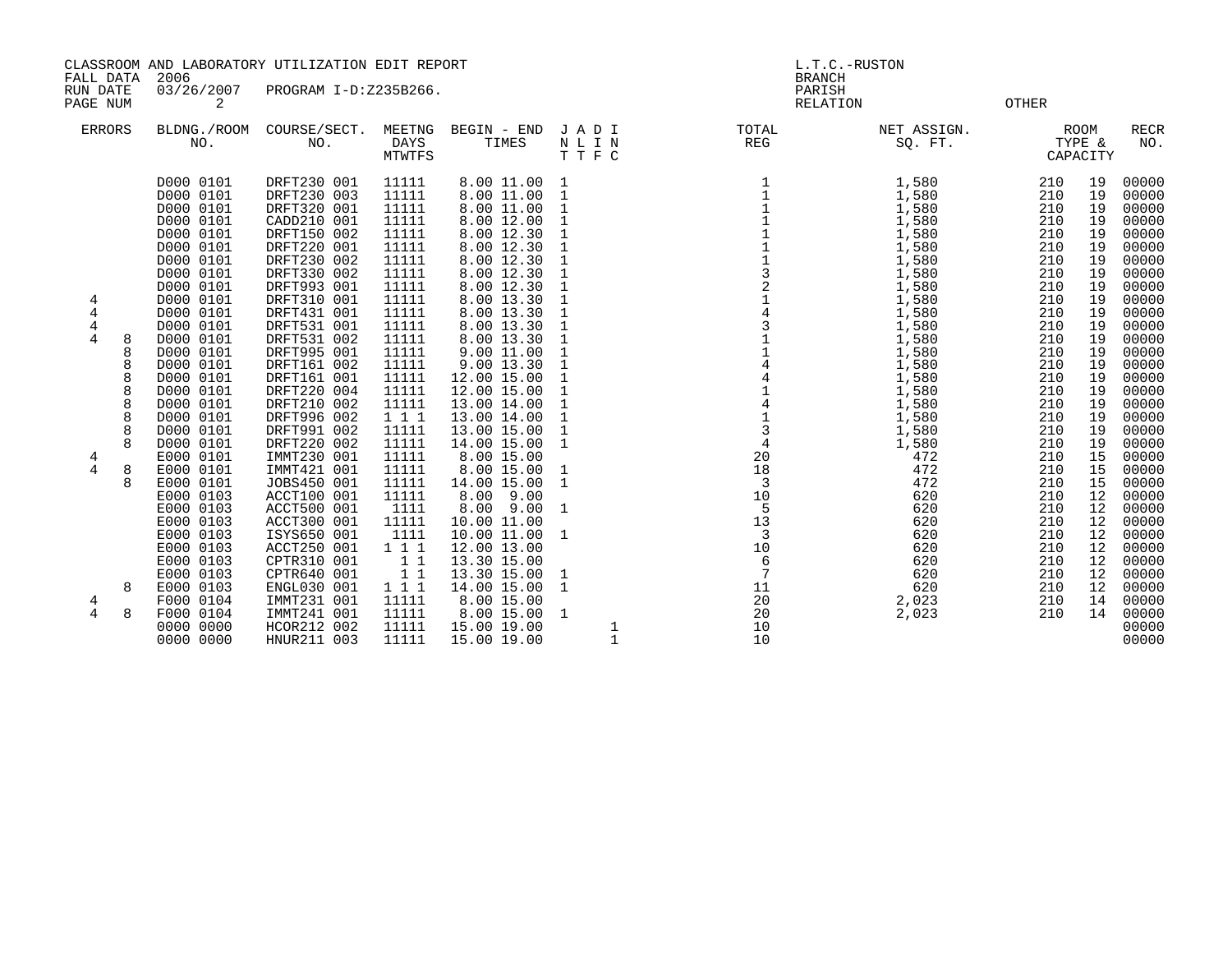## E R R O R P A G E L.T.C.-RUSTON

- ERROR 1 CLASS AND LABORATORY UTILIZATION FILE DOES NOT MATCH WITH BLDGS AND ROOMS FILE. THE ROOM, BUILDING, AND CLASS FILES MUST ALL MATCH. IF THE ROOM NUMBER ON THE UTILIZATION IS CORRECT, THE ROOM SHOULD TO BE ADDED TO THE ROOM FILE.
- ERROR 2 THERE SHOULD BE AT LEAST ONE ENTRY IN THE DAYS-OF-WEEK-COURSE-MEETS FIELD.
- ERROR 3 BEGIN-END-TIME FIELDS MUST BE BETWEEN 06.00 AND 23.00
- ERROR 4 WARNING CLASS TIME EXCEEDS 5 HOURS. 9

- ERROR 5 ROOM TYPE INVALID FOR TEACHING CLASS, CLASSES CANNOT BE SCHEDULED IN ROOMS DESIGNATED AS CIRCULATION, CUSTODIAL OR MECHANICAL.
- ERROR 7 THE TOTAL REGISTRANTS FIELD MUST NOT BE BLANK OR ZEROS
- ERROR 8 WARNING EXCEEDS THE CAPACITY OF THE ROOM BY 50% (IF THIS IS A JOINT CLASS ITS REGISTRANTS ARE INCLUDED). 30 PLEASE CHECK THE CAPACITY OF THE ROOM AS IT APPEARS ON THE ROOM FILE.
- ERROR 9 UNLESS THERE IS A JOINT CLASS, ALTERNATE WEEKS OR INCONSISTENT MEETING TIMES, THERE SHOULD BE NO DUPLICATES.

| TOTAL ERRORS (INCLUDING WARNINGS)                                                                                                   | 39             |
|-------------------------------------------------------------------------------------------------------------------------------------|----------------|
| TOTAL NUMBER OF RECORDS READ<br>TOTAL NUMBER OF RECORDS ACCEPTED FOR SPACE UTILIZATION COMPUTATION<br>NUMBER OF JOINT-CLASS RECORDS | 87<br>85<br>65 |
| NUMBER OF ALTERATE WEEKS RECORDS                                                                                                    |                |
| NUMBER OF DIFFERENT TIMES RECORDS                                                                                                   |                |
| NUMBER OF INCONSISTENT RECORDS                                                                                                      | $\sim$         |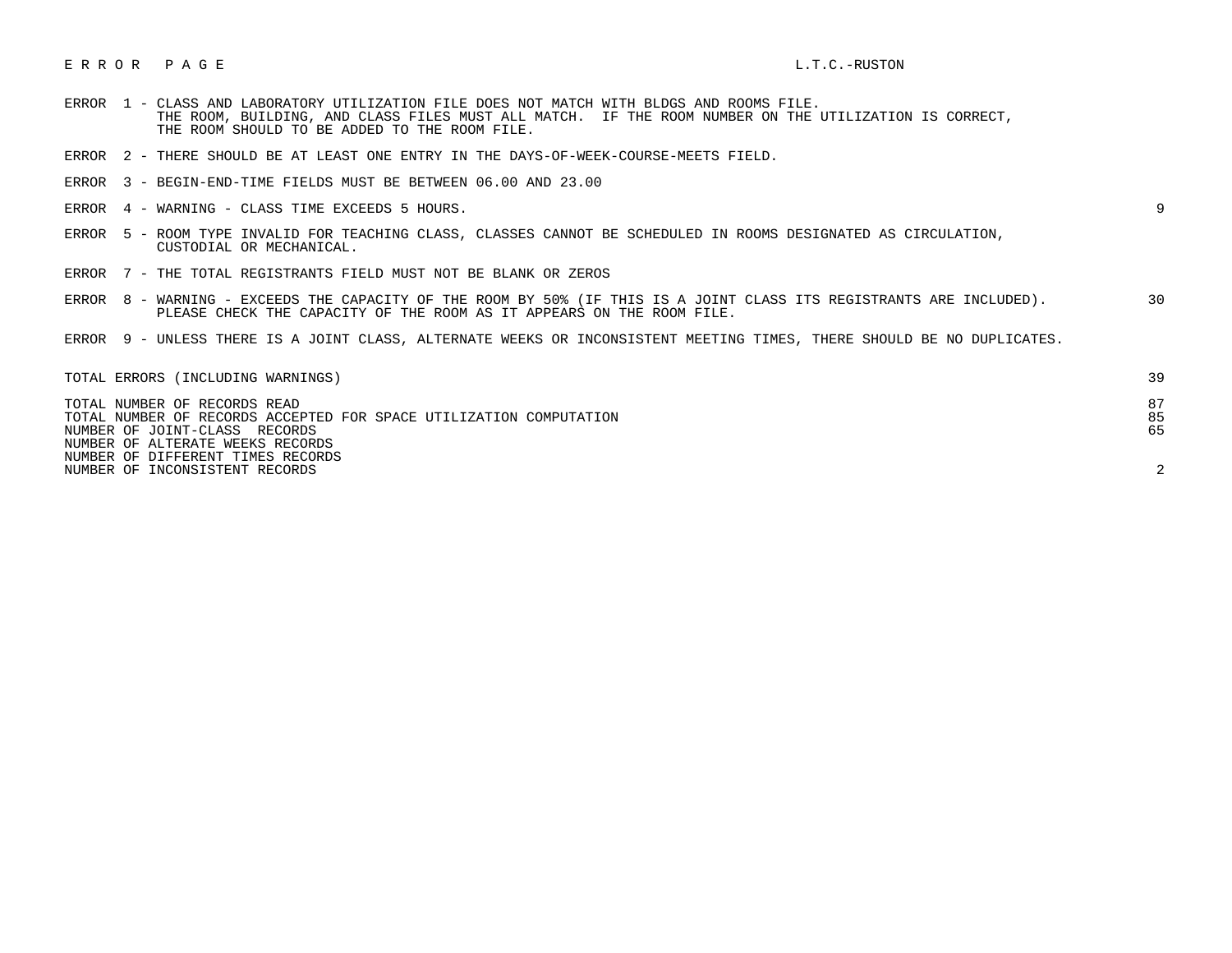|                                                                                      | DAY USE         | NIGHT USE       | тотаь           |  |
|--------------------------------------------------------------------------------------|-----------------|-----------------|-----------------|--|
|                                                                                      | $(0600 - 1700)$ | (1700-2300)     | $(0600 - 2300)$ |  |
| *CLASSROOM FACILITIES                                                                |                 |                 |                 |  |
| TOTAL NUMBER OF ROOMS                                                                |                 |                 | 3               |  |
| TOTAL NUMBER OF STATIONS (CAPACITY)                                                  |                 |                 | 160             |  |
| WEEKLY STUDENT CONTACT HOURS                                                         | 580             |                 | 580             |  |
| WEEKLY TOTAL OF ROOMS AVAILABLE - COUNTED IN HALF HOUR INCREMENTS                    | 270             | 150             | 420             |  |
| WEEKLY TOTAL OF ROOMS IN USE - COUNTED IN HALF HOUR INCREMENTS                       | 158             |                 | 158             |  |
| WEEKLY TOTAL OF STUDENT STATIONS AVAILABLE - COUNTED IN HALF HOUR INCREMENTS         | 14400           | 8000            | 22400           |  |
| WEEKLY TOTAL OF STATIONS AVAILABLE IN ROOMS IN USE - COUNTED IN HALF HOUR INCREMENTS | 6320            |                 | 6320            |  |
| WEEKLY TOTAL OF STATIONS IN USE - COUNTED IN HALF HOUR INCREMENTS                    | 1160            |                 | 1160            |  |
| PERCENT OF ROOMS IN USE TO ROOMS AVAILABLE                                           | 58.5            | $\cdot$ 0       | 37.6            |  |
| PERCENT OF STATIONS IN USE TO STATIONS AVAILABLE                                     | 8.1             | $\cdot$ 0       | 5.2             |  |
| PERCENT OF STATIONS IN USE TO STATIONS AVAILABLE IN OCCUPIED ROOMS                   | 18.4            | $\cdot$ 0       | 18.4            |  |
|                                                                                      |                 |                 |                 |  |
|                                                                                      | DAY USE         | NIGHT USE       | TOTAL           |  |
|                                                                                      | $(0600 - 1700)$ | $(1700 - 2300)$ | $(0600 - 2300)$ |  |
| <b>CLASSROOM</b>                                                                     |                 |                 |                 |  |
| TOTAL NUMBER OF ROOMS                                                                |                 |                 | 3               |  |
| TOTAL NUMBER OF STATIONS (CAPACITY)                                                  |                 |                 | 160             |  |
| WEEKLY STUDENT CONTACT HOURS                                                         | 580             |                 | 580             |  |
| WEEKLY TOTAL OF ROOMS AVAILABLE - COUNTED IN HALF HOUR INCREMENTS                    | 270             | 150             | 420             |  |
| WEEKLY TOTAL OF ROOMS IN USE - COUNTED IN HALF HOUR INCREMENTS                       | 158             |                 | 158             |  |
| WEEKLY TOTAL OF STUDENT STATIONS AVAILABLE - COUNTED IN HALF HOUR INCREMENTS         | 14400           | 8000            | 22400           |  |
| WEEKLY TOTAL OF STATIONS AVAILABLE IN ROOMS IN USE - COUNTED IN HALF HOUR INCREMENTS | 6320            |                 | 6320            |  |
| WEEKLY TOTAL OF STATIONS IN USE - COUNTED IN HALF HOUR INCREMENTS                    | 1160            |                 | 1160            |  |
| PERCENT OF ROOMS IN USE TO ROOMS AVAILABLE                                           | 58.5            | $\cdot$ 0       | 37.6            |  |
| PERCENT OF STATIONS IN USE TO STATIONS AVAILABLE                                     | 8.1             | $\cdot$ 0       | 5.2             |  |
| PERCENT OF STATIONS IN USE TO STATIONS AVAILABLE IN OCCUPIED ROOMS                   | 18.4            | . 0             | 18.4            |  |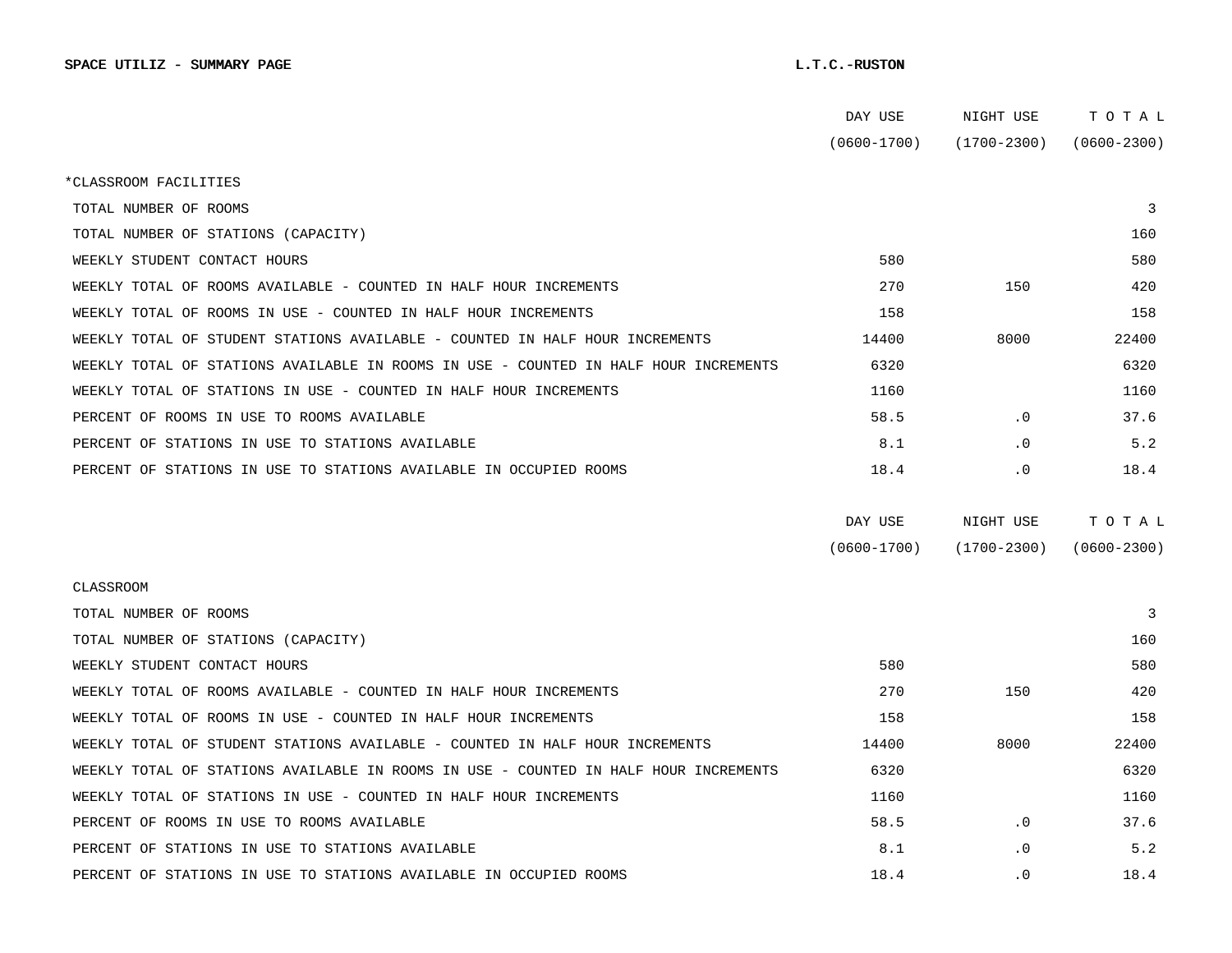|                                                                                      | DAY USE         | NIGHT USE       | TOTAL           |
|--------------------------------------------------------------------------------------|-----------------|-----------------|-----------------|
|                                                                                      | $(0600 - 1700)$ | $(1700 - 2300)$ | $(0600 - 2300)$ |
| *LABORATORY FACILITIES                                                               |                 |                 |                 |
| TOTAL NUMBER OF ROOMS                                                                |                 |                 | 18              |
| TOTAL NUMBER OF STATIONS (CAPACITY)                                                  |                 |                 | 246             |
| WEEKLY STUDENT CONTACT HOURS                                                         | 8222            |                 | 8222            |
| WEEKLY TOTAL OF ROOMS AVAILABLE - COUNTED IN HALF HOUR INCREMENTS                    | 1620            | 900             | 2520            |
| WEEKLY TOTAL OF ROOMS IN USE - COUNTED IN HALF HOUR INCREMENTS                       | 651             |                 | 651             |
| WEEKLY TOTAL OF STUDENT STATIONS AVAILABLE - COUNTED IN HALF HOUR INCREMENTS         | 22140           | 12300           | 34440           |
| WEEKLY TOTAL OF STATIONS AVAILABLE IN ROOMS IN USE - COUNTED IN HALF HOUR INCREMENTS | 12219           |                 | 12219           |
| WEEKLY TOTAL OF STATIONS IN USE - COUNTED IN HALF HOUR INCREMENTS                    | 16445           |                 | 16445           |
| PERCENT OF ROOMS IN USE TO ROOMS AVAILABLE                                           | 40.2            | $\cdot$ 0       | 25.8            |
| PERCENT OF STATIONS IN USE TO STATIONS AVAILABLE                                     | 74.3            | $\cdot$ 0       | 47.7            |
| PERCENT OF STATIONS IN USE TO STATIONS AVAILABLE IN OCCUPIED ROOMS                   | 134.6           | .0              | 134.6           |
|                                                                                      |                 |                 |                 |

| DAY USE         | NIGHT USE       | тотаь           |
|-----------------|-----------------|-----------------|
| $(0600 - 1700)$ | $(1700 - 2300)$ | $(0600 - 2300)$ |

| CLASS LABORATORY                                                   |                                                                                      |       |           |       |
|--------------------------------------------------------------------|--------------------------------------------------------------------------------------|-------|-----------|-------|
| TOTAL NUMBER OF ROOMS                                              |                                                                                      |       |           | 15    |
| TOTAL NUMBER OF STATIONS (CAPACITY)                                |                                                                                      |       |           | 232   |
| WEEKLY STUDENT CONTACT HOURS                                       |                                                                                      | 8222  |           | 8222  |
| WEEKLY TOTAL OF ROOMS AVAILABLE - COUNTED IN HALF HOUR INCREMENTS  |                                                                                      | 1350  | 750       | 2100  |
| WEEKLY TOTAL OF ROOMS IN USE - COUNTED IN HALF HOUR INCREMENTS     |                                                                                      | 651   |           | 651   |
|                                                                    | WEEKLY TOTAL OF STUDENT STATIONS AVAILABLE - COUNTED IN HALF HOUR INCREMENTS         | 20880 | 11600     | 32480 |
|                                                                    | WEEKLY TOTAL OF STATIONS AVAILABLE IN ROOMS IN USE - COUNTED IN HALF HOUR INCREMENTS | 12219 |           | 12219 |
| WEEKLY TOTAL OF STATIONS IN USE - COUNTED IN HALF HOUR INCREMENTS  |                                                                                      | 16445 |           | 16445 |
| PERCENT OF ROOMS IN USE TO ROOMS AVAILABLE                         |                                                                                      | 48.2  | $\cdot$ 0 | 31.0  |
| PERCENT OF STATIONS IN USE TO STATIONS AVAILABLE                   |                                                                                      | 78.8  | $\cdot$ 0 | 50.6  |
| PERCENT OF STATIONS IN USE TO STATIONS AVAILABLE IN OCCUPIED ROOMS |                                                                                      | 134.6 | $\cdot$ 0 | 134.6 |